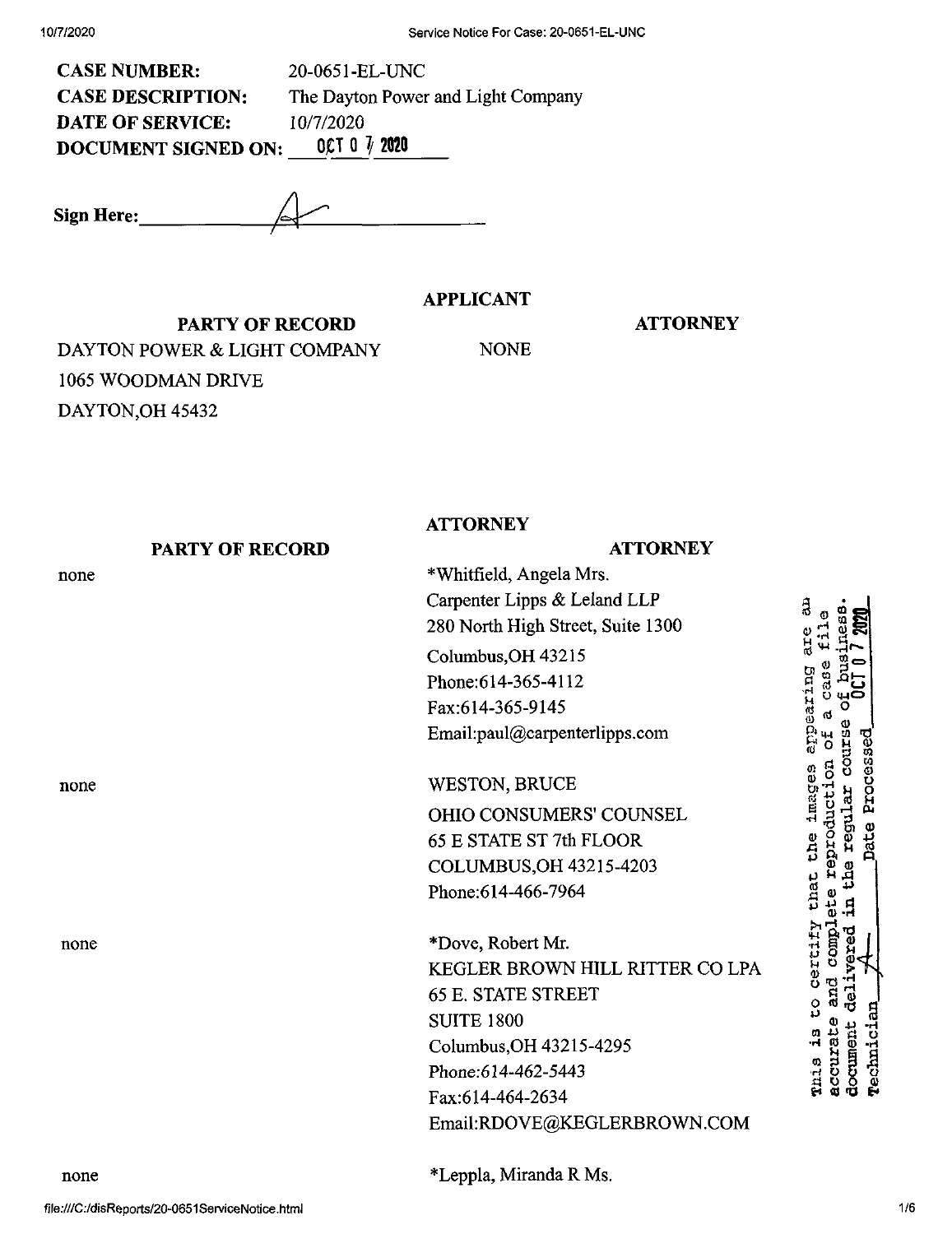10/7/2020 Service Notice For Case: 20-0651-EL-UNC

The Ohio Environmental Council 1145 Chesapeake Avenue Suite I Columbus,OH 43212 Phone:(614)487-7506 Fax:(614)487-7506 Email:mleppla@theoec.org

none \*Bojko, Kimberly W. Mrs. Carpenter Lipps & Leland LLP 280 North High Street 280 Plaza Suite 1300 Columbus ,OH 43215 Phone:614-365-4100 Fax:614-365-9145 Email:bojko@carpenterlipps.com

none \*Molter, Zee 180 East Broad St Columbus,OH 43215 Phone:(614)526-9206 Email:lindsey.molter@puco.ohio.gov

none \*Greene, Tracy J Mrs. Ohio Consumers' Counsel 65 East State St. 7th Floor Columbus,OH 43215 Phone:614-466-9547 Fax:614-466-8574 Email:tracy.greene@occ.ohio.gov

none \*Betterton, Evan F Mr. IGS Energy 6100 Emerald Parkway Dublin,OH 43016 Phone:(904)305-4584 Email:ebetterton@igsenergy.com

none \*Chilcote, Heather A Public Utilities Commission of Ohio 180 East Broad Street Columbus,OH 43215 Phone:(614) 466-0407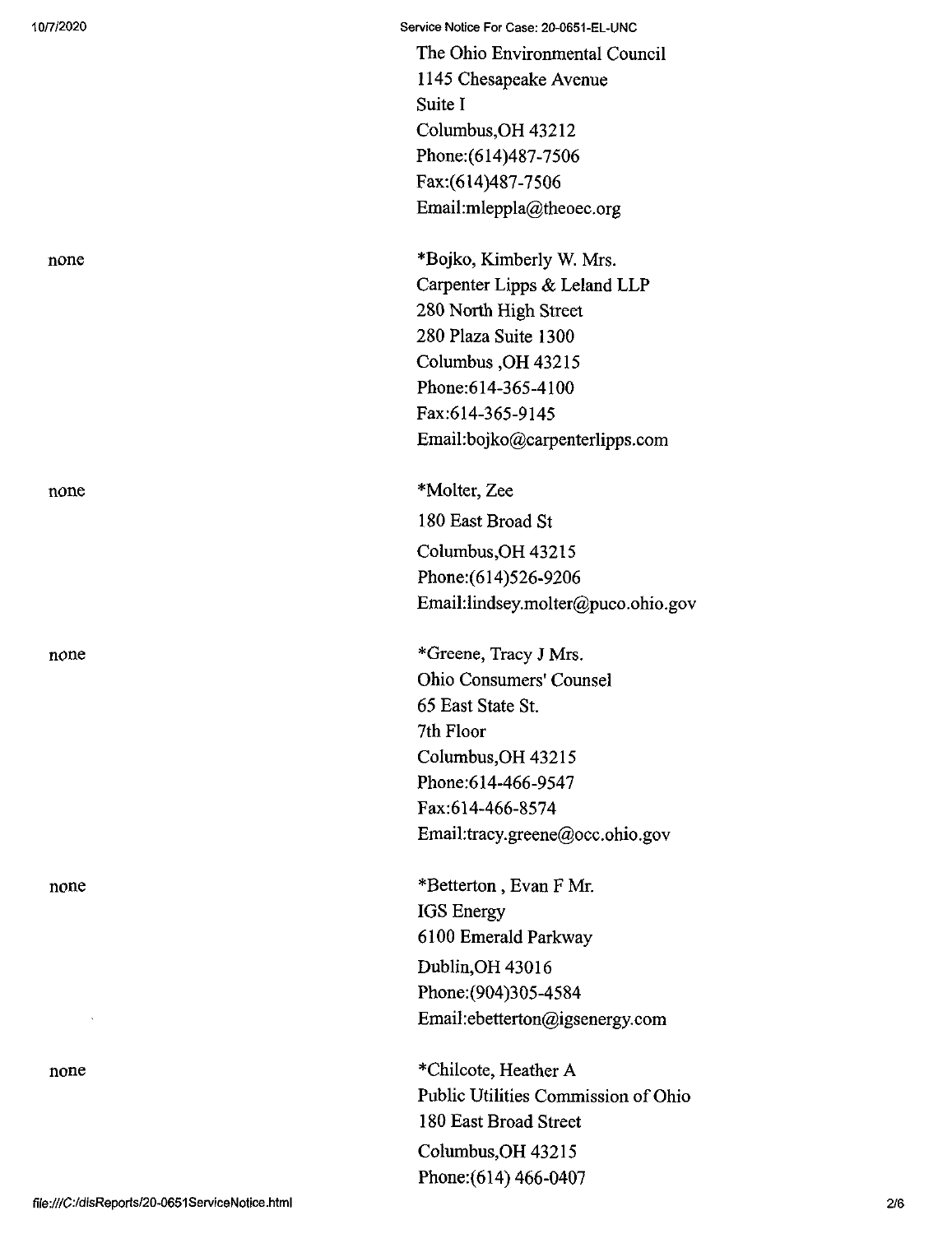|      | Email:heather.chilcote@puco.ohio.gov |
|------|--------------------------------------|
| none | *Cohn, Jody Kyler Mrs.               |
|      | Boehm, Kurtz & Lowry                 |
|      | 36 E. Seventh St.                    |
|      | <b>Suite 1510</b>                    |
|      | Cincinnati, OH 45202                 |
|      | Phone: (513)421-2255                 |
|      | Fax:(513)421-2764                    |
|      | Email:jkyler@bkllawfirm.com          |
| none | *Pritchard, Matthew R. Mr.           |
|      | McNees Wallace & Nurick              |
|      | 21 East State Street                 |
|      | 17th Floor                           |
|      | Columbus, OH 43215                   |
|      | Phone: 614-719-2840                  |
|      | Fax:614-469-4653                     |
|      | Email:mpritchard@mcneeslaw.com       |
| none | *Kurtz, Michael L. Mr.               |
|      | Boehm, Kurtz & Lowry                 |
|      | 36 E. Seventh St.,                   |
|      | <b>Suite 1510</b>                    |
|      | Cincinnati, OH 45202                 |
|      | Phone: (513)421-2255                 |
|      | Fax:(513)421-2764                    |
|      | Email:mkurtz@bkllawfirm.com          |
| none | <b>BOEHM, KURT J ESQ</b>             |
|      | <b>BOEHM, KURTZ &amp; LOWRY</b>      |
|      | <b>36 E SEVENTH STREET</b>           |
|      | <b>SUITE 1510</b>                    |
|      | CINCINNATI, OH 45202                 |
|      | Phone: (513) 421-2255                |
|      | Fax: (513) 421-2764                  |
| none | *Schuler, Michael J Mr.              |
|      | The Dayton Power and Light Company   |
|      | 1065 Woodman Dr.                     |
|      | Dayton, OH 45432                     |
|      | Phone: (937) 259-7358                |
|      | Email:michael.schuler@aes.com        |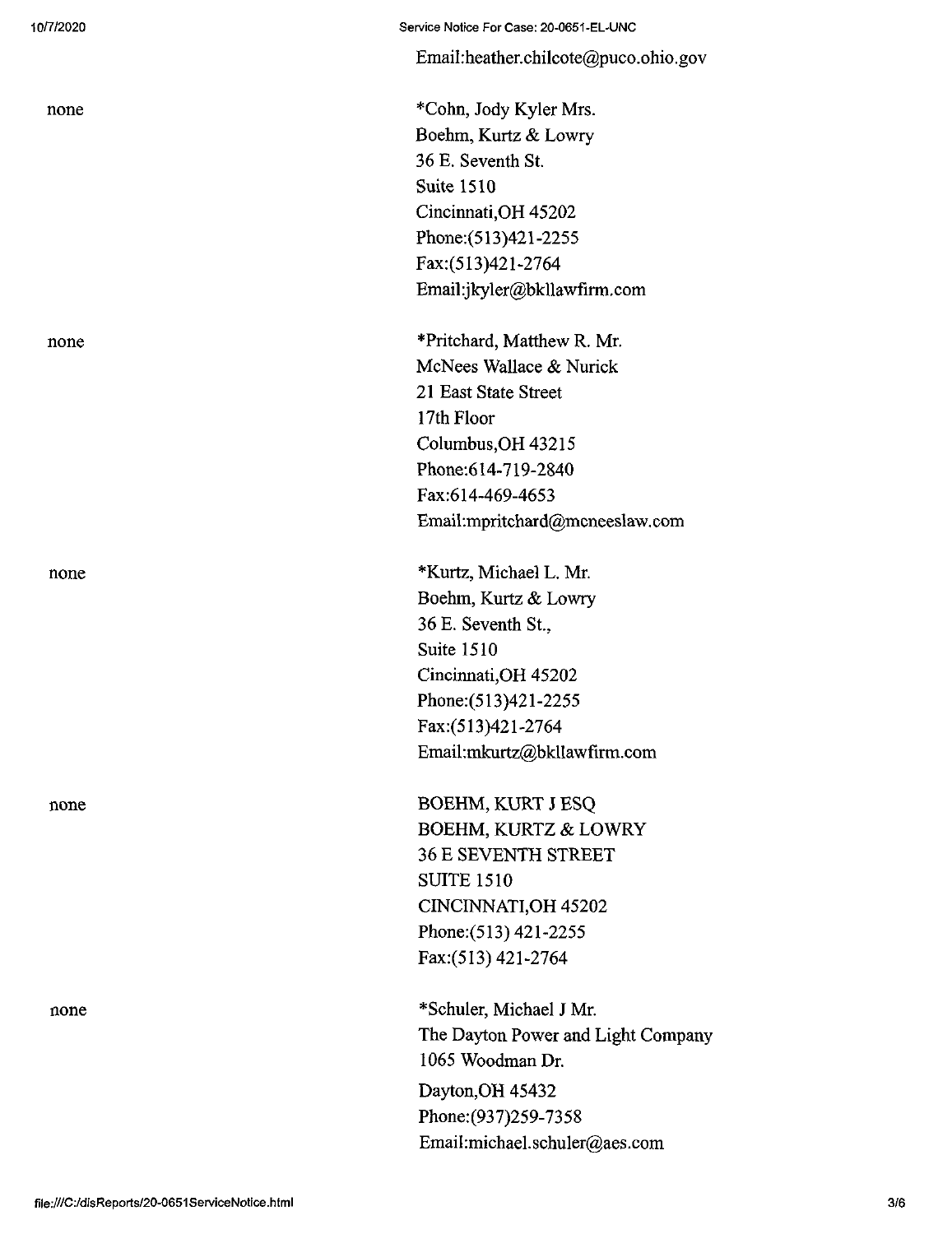none

Service Notice For Case: 20-0651-EL-UNC

\*Glover, Rebekah J. Ms. McNees Wallace & Nurick 21 East State Street 17th Floor Columbus,OH 43215 Phone:614-719-2855 Fax:614-469-4653 Email:rglover@mcneeslaw.com

## INTERVENOR

NONE

NONE

**ATTORNEY** 

## **PARTY OF RECORD**

INDUSTRIAL ENERGY USERS-OHIO MCNEES WALLACE & NURICK LLC 21 EAST STATE STREET, 17TH FLOOR COLUMBUS,OH 43215 Phone:614-469-8000 Fax:614-469-4653

INTERSTATE GAS SUPPLY INC MICHAEL NUGENT 6100 EMERALD PARKWAY DUBLIN,OH 43016 Phone:(614) 659-5000 Email:MICHAEL.NUGENT@IGS.COM

INTERSTATE GAS SUPPLY INC BETHANY ALLEN 6100 EMERALD PARKWAY DUBLIN,OH 43016 Phone:614-659-5000

INTERSTATE GAS SUPPLY INC JOSEPH E. OLIKER 6100 EMERALD PARKWAY DUBLIN ,OH 43016 Phone:614-659-5000

# OHIO CONSUMERS COUNSEL 65 E STATE ST 7TH FL COLUMBUS,OH 43215

NONE

NONE

MICHAEL, WILLIAM 65 E STATE ST 7TH FL COLUMBUS,OH 43215-4203 Phone:614-466-1291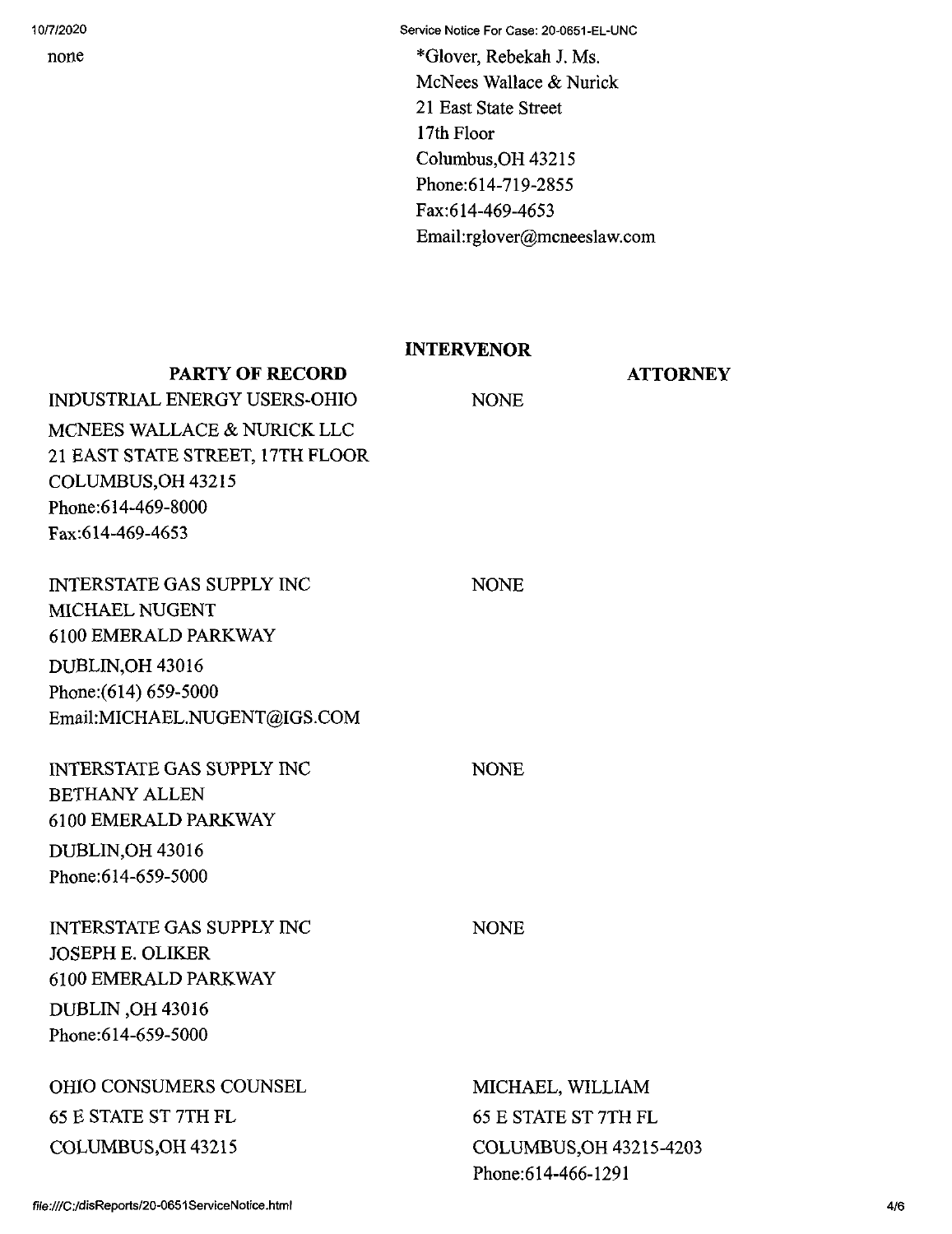#### EmaiI:WILLIAM.MICHAEL@OCC.OHIO.GOV

OHIO CONSUMERS' COUNSEL NONE AMBROSIA WILSON 65 EAST STATE STREET, 7TH FLOOR COLUMBUS,OH 43215 Phone:614-466-1292 Email:AMBROSIA.WILSON@OCC.OHIO.GOV

OHIO CONSUMERS' COUNSEL NONE AMBROSIA WILSON 65 EAST STATE STREET, 7TH FLOOR COLUMBUS,OH 43215 Phone:614-466-1292 Email:AMBROSIA.WILSON@OCC.OHIO.GOV

OHIO ENERGY GROUP NONE JOPY KYLER COHN, ESQ. 36 EAST SEVENTH STREET SUITE 1510 CINCINNATI ,OH 45202 Phone:513-421-2255 Fax:513-421-2764

OHIO ENVIRONMENTAL COUNCIL

1145 CHESAPEAKE AVEI COLUMBUS,OH 43212-2286 Phone:614-487-7506 Fax:614-487-7510

#### OHIO ENVIRONMENTAL COUNCIL

1145 CHESAPEAKE AVE I

COLUMBUS,OH 43212-2286 Phone:614-487-7506 Fax:614-487-7510

OHIO ENVIRONMENTAL COUNCIL MIRANDA LEPPLA 1145 CHESAPEAKE AVE, I

\*Tavenor, Chris The Ohio Environmental Council 1145 Cheasapeake Avenue, Suite I CoIumbus,OH 43212 Phone:(614)558-8913

Email:ctavenor@theoec.org

\*Dougherty, Trent A Mr. Ohio Environmental Council 1145 Chesapeake Ave Suite I Columbus,OH 43212 Phone:614-487-7506 Fax:614-487-7510 Email:trent@theoec.org

NONE